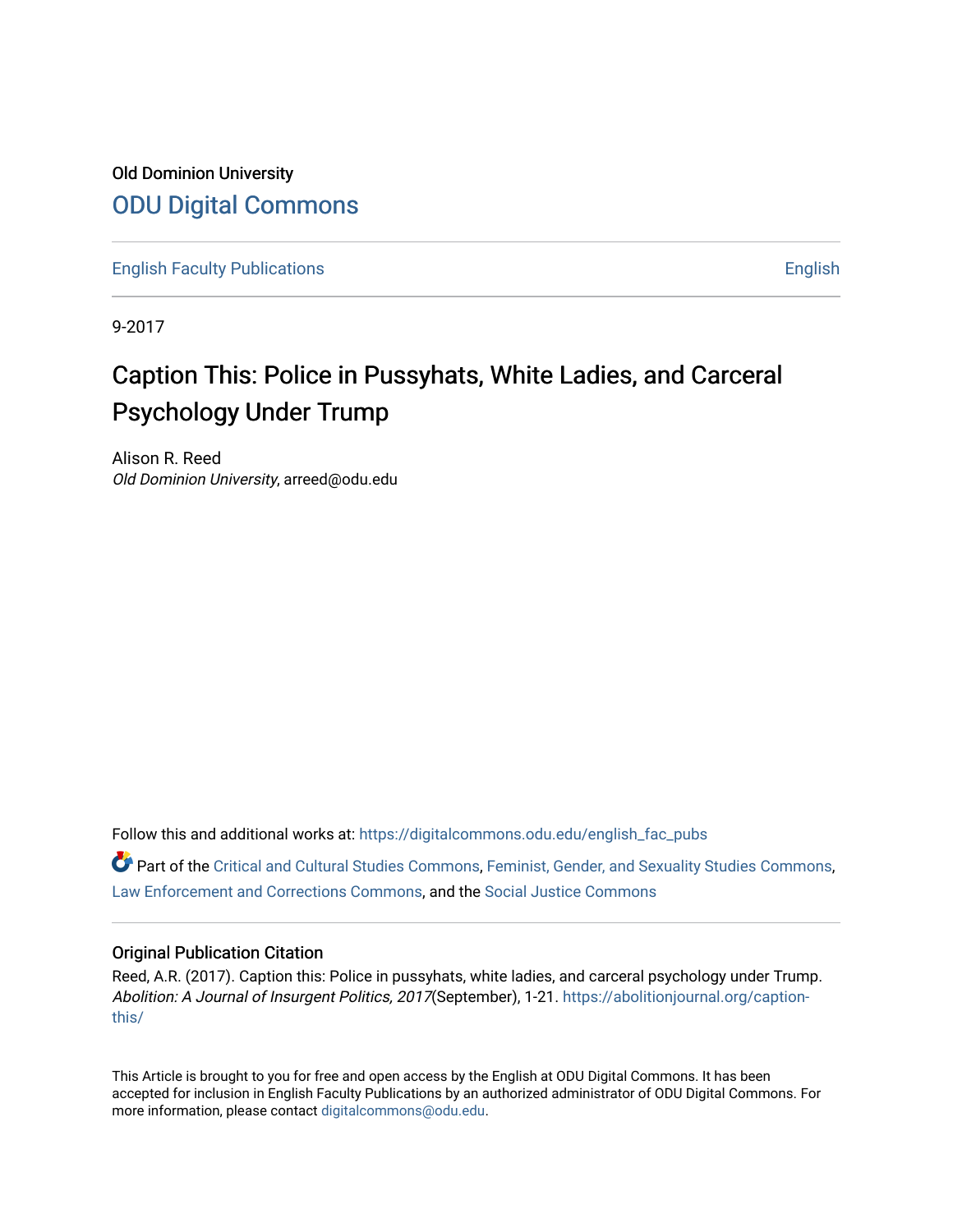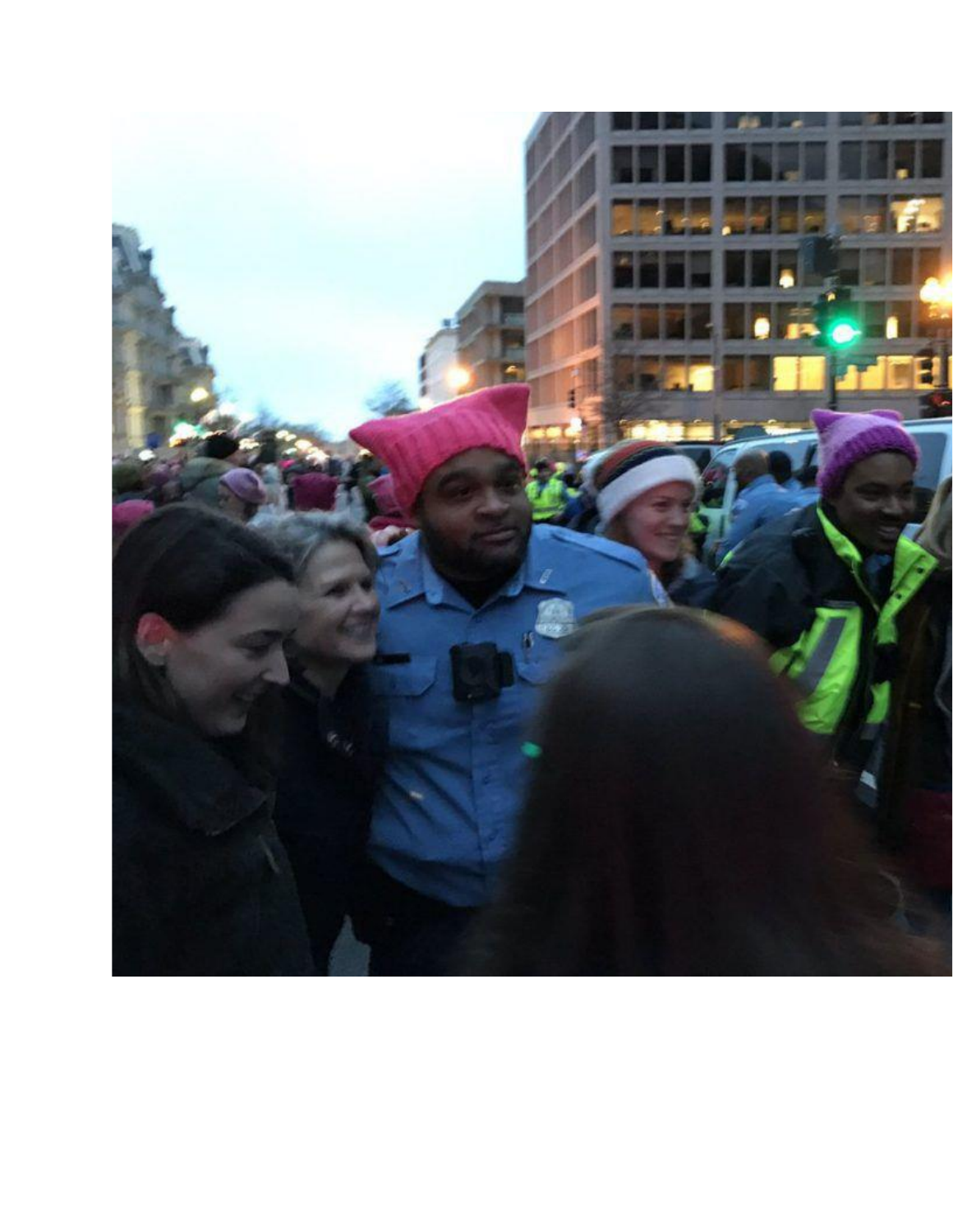# **Caption This: Police in Pussyhats, White Ladies, and Carceral Psychology Under Trump**

[September](https://abolitionjournal.org/caption-this/) 24, 2017 by [abolitionjournal](https://abolitionjournal.org/author/eli/) – By **Alison Reed** –

*If you're not careful, the newspapers will have you hating the people who are being oppressed, and loving the people who are doing the oppressing.* ―Malcolm X

The post-inaugural Women's March on Washington demonstrated the power of organized resistance to a deep pulse of political terror embodied in the grotesque form of Trump. In Washington D.C. as well as in solidarity actions across the globe, the sheer number of folks assembled to march, chant, sing, and just be together served as a collective outcry. Visually, the marches mobilized a shared symbol of hot pink pussyhats. While celebrated for their bold rejoinder to Trump's misogyny, they have also been [critiqued](http://www.crunkfeministcollective.com/2017/01/23/pussy-dont-fail-me-now-the-place-of-vaginas-in-black-feminist-theory-organizing/) for their flirtation with a biologically essentialist cis white feminism. [1] Single-issue identity politics has a long history in this country, which is precisely why, despite the resounding voice of Angela Davis and other intersectional speakers and lead organizers of color that day, I felt both compelled by the amount of people and uneasy with how some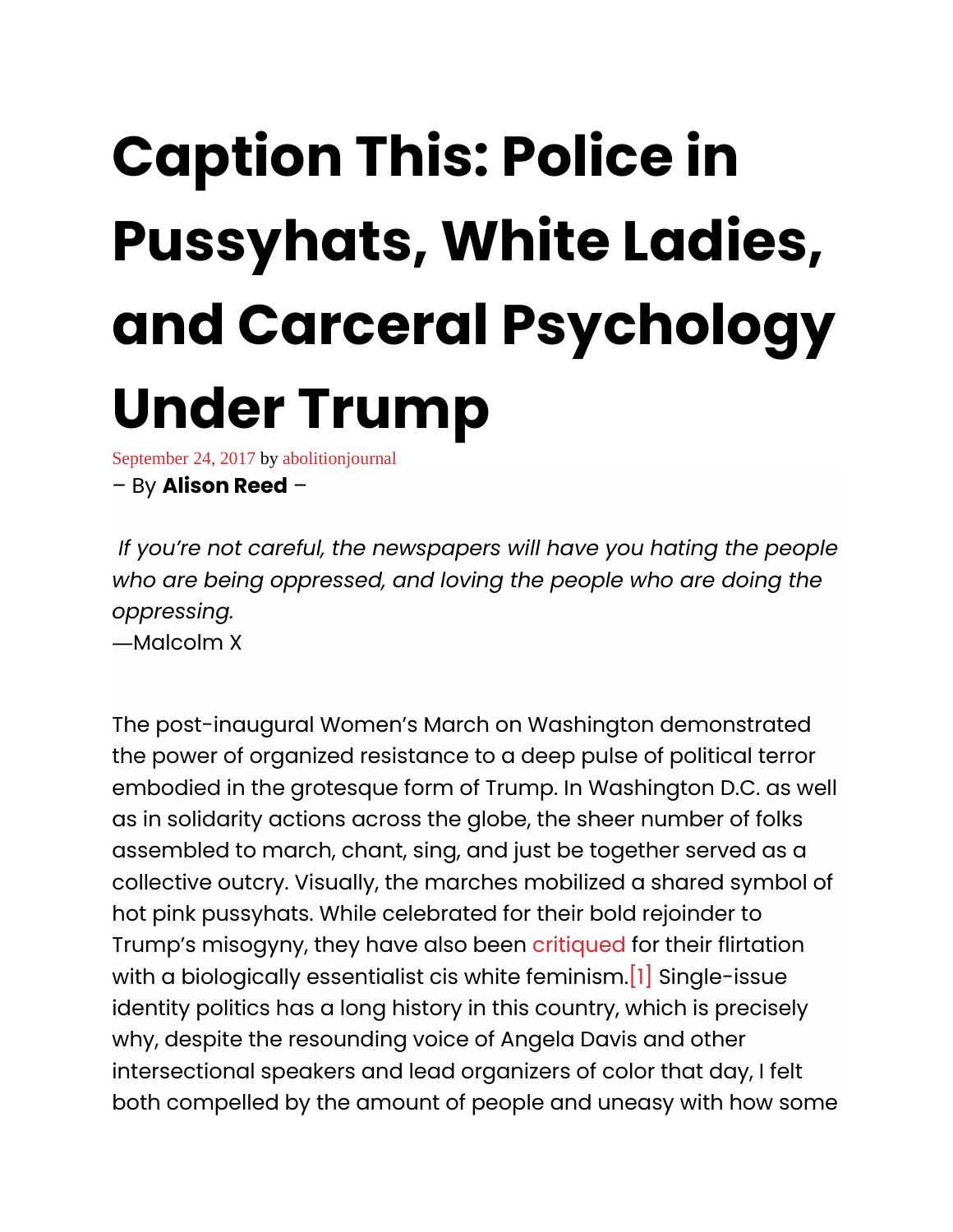seemed to evoke carceral feminism (relying on policing and prisons to address women's rights). As I watched white women cheer on cops who also sported the pussyhat, it was clear Trump would be figured as just another "bad apple" in an otherwise innocuous police state, which maintains a monopoly on so-called legitimate violence.

While conservatives and liberals continue to agree with the dominant discourse of the security state, liberals attempt to situate themselves in opposition to the explicit bigotry of Trump's presidency. However, liberals remain deeply invested in maintaining the authority of the carceral regime, and ultimately lack a critique of the fundamental relationship between Trumpism and the prison industrial complex. People who might otherwise align themselves with social justice movements thus fall short on a critique of the police state and resist an abolitionist orientation. What I define as "carceral psychology" describes not merely a reliance on, but an *active psychic investment* in, cops and cages. That is to say, carceral psychology does not just depend on cops, but celebrates them as aligned with folks most targeted for state surveillance and violence (people of color and protestors, for example). This move attempts to resolve the cognitive dissonance of notions of safety premised on a foundational violence.<sup>[2]</sup> As scholars of modernity have shown,<sup>[3]</sup> the category of human coheres only in contrast to the production of a nonhuman, in this case, "criminal." The desire to justify the social warrant of policing and punishment is an explicitly liberal phenomenon insofar as it seeks to dissolve the tension of an "antiracist" humanism fundamentally tied to the construction of the nonhuman. Carceral psychology, then, invests in thoroughly racialized notions of safety and security even as it seeks to critique racism.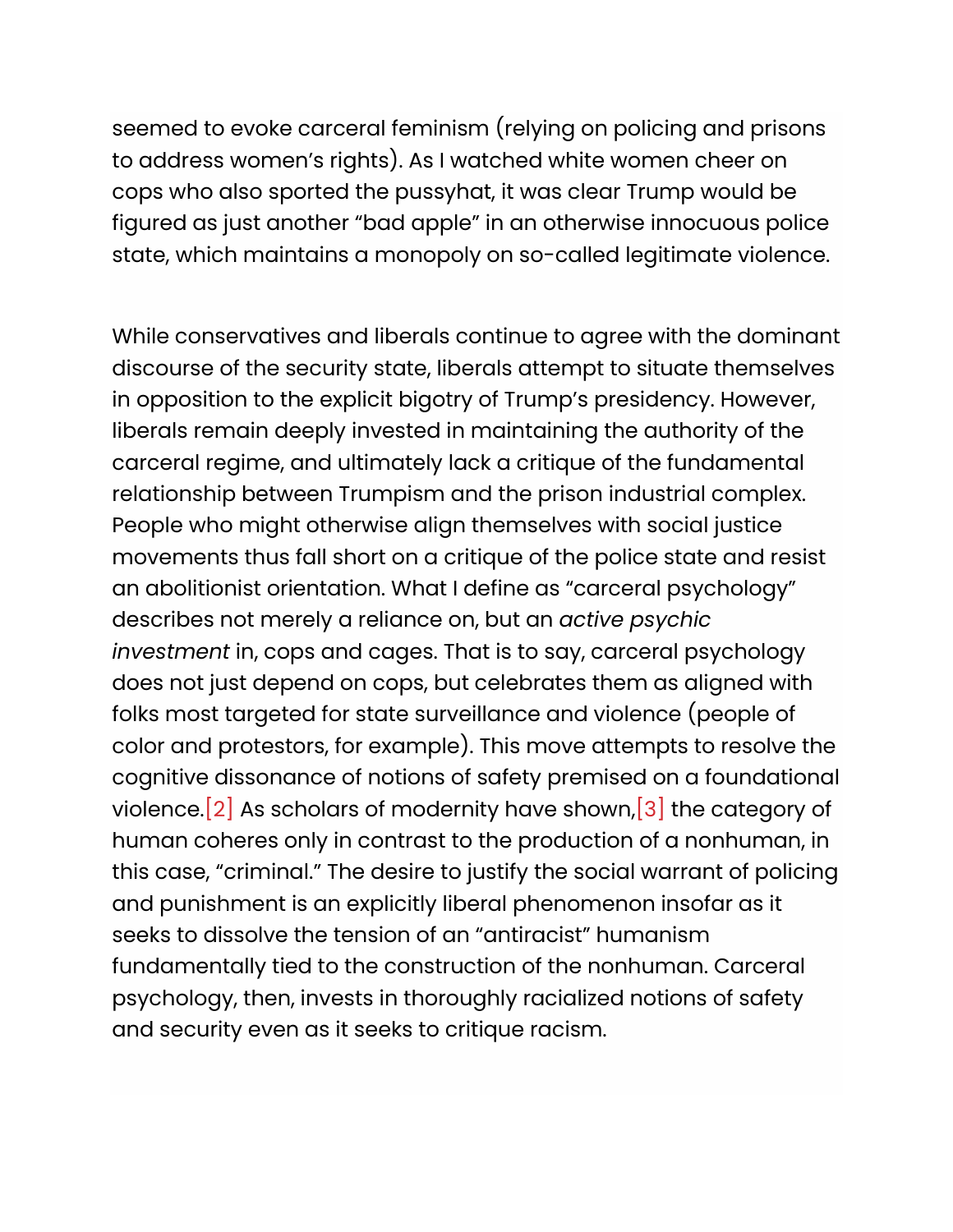For instance, carceral psychology explains how in the same breath liberals can decry Trump's xenophobic racism and praise the law and order of the Women's March, in contradistinction to Black Lives Matter and anarchist mobilizations at the inauguration. Carceral psychology reflects how the psychic wages of aligning with dominant discourses can even compel people to act in ways that undermine their own best interests. In mobilizing against police brutality, the liberal rejection of an anti-police politics makes claims to an antiracist posture compatible with the carceral regime. Psychic investments in professedly anti-Trump, antiracist carcerality are toxic to collective consciousness, as people accept routinized violence as just and necessary. We all know a version of this story: *She draws her ID, registration. The cop sees a gun. A gun goes off. Her wallet, shot through with blood, gets surrendered to the state*. Carceral psychology accepts these acts of murder as mistakes of history. Calculated mistakes, then, remain the constitutive acts of modernity.

The reverberation across social media of uncritically celebrating police wearing pussyhats as symbolic of anti-Trump "unity" indicates this deep U.S. investment in carceral psychology, which silences abolitionist voices and resolves the cognitive dissonance of millions of people being held in cages with the sweeping gesture of protecting "public safety." Online, images of police in pussyhats abounded. One [reporter](https://www.bustle.com/p/dc-police-are-wearing-pink-hats-at-the-womens-march-it-sends-a%20powerful-message-photo-32084) noted how a "picture of D.C. police [wearing](https://twitter.com/DaveStroup/status/822840722156060677) pink [hats](https://twitter.com/DaveStroup/status/822840722156060677) to show support for everyone participating in the Women's March popped up on Twitter, and it's already going viral  $-$  most likely because it sends a really powerful message." That message is overwhelmingly clear: popular discourse on prisons and policing elides a long U.S. [history](http://criticalresistance.org/abolish-policing/) of racialized social control rooted in settler colonialism, slavery, and the criminalization of dissent.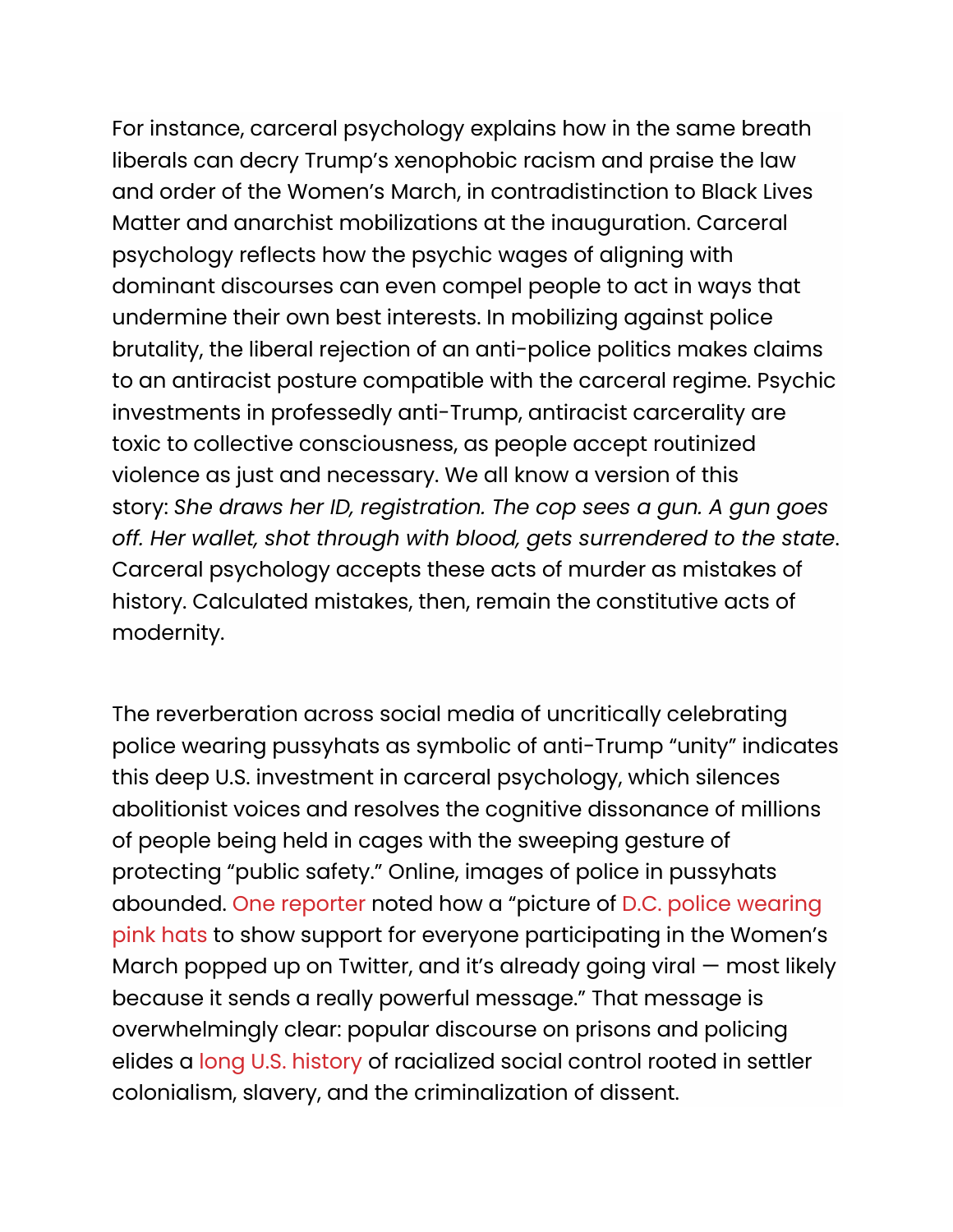The comparison between movements for the abolition of slavery and the prison industrial complex isn't an ahistorical analogy. When Angela Davis describes the trajectory from the prison of slavery to the slavery of prison, she was not using prison in the former instance as metaphor—slave patrols policed space for fugitives fleeing terror[.\[4\]](https://abolitionjournal.org/caption-this/#_edn4) Just as slavery attempted to enforce social death through the denial of humanity via the legal reduction of people to property[,\[5\]](https://abolitionjournal.org/caption-this/#_edn5) the prison industrial complex operates effectively by way of the overdetermined concept of criminality. Plantation owners squared slavery with Southern moral codes through a settler colonialist Christianity that overtly racialized binary logics of good and evil, right and wrong, saint and sinner, human and nonhuman; today, covertly racialized notions of crime justify state-sanctioned punishment through those same binaries. This secularized crime and punishment model suggests that when the "good cops" get the "bad dudes," peace and justice reign. A structural analysis of carceral racism proves that is anything but the case.  $[6]$ 

Whether or not the cop is white, Black, or Brown, pointing a gun, or wearing a pussyhat, the system formed through gendered racial capitalism is deeply and irrevocably racist. Racism is, to quote Ruth Wilson Gilmore, "the state-sanctioned or extralegal production and exploitation of group-differentiated vulnerability to premature death."[\[7\]](https://abolitionjournal.org/caption-this/#_edn7) For centuries policing has purposefully rendered criminal the lives of Black, Latinx, and Indigenous people. Liberals do not want to acknowledge this institutional history, which tells us police and prisons are not an ahistorical fact or inevitable necessity. Yet, despite mountains of evidence that expose the inhumanity of a system designed to kill and cage "threats" and "[superpredators](https://www.theroot.com/for-the-record-superpredators-is-absolutely-a-racist-t-1790857020)" rather than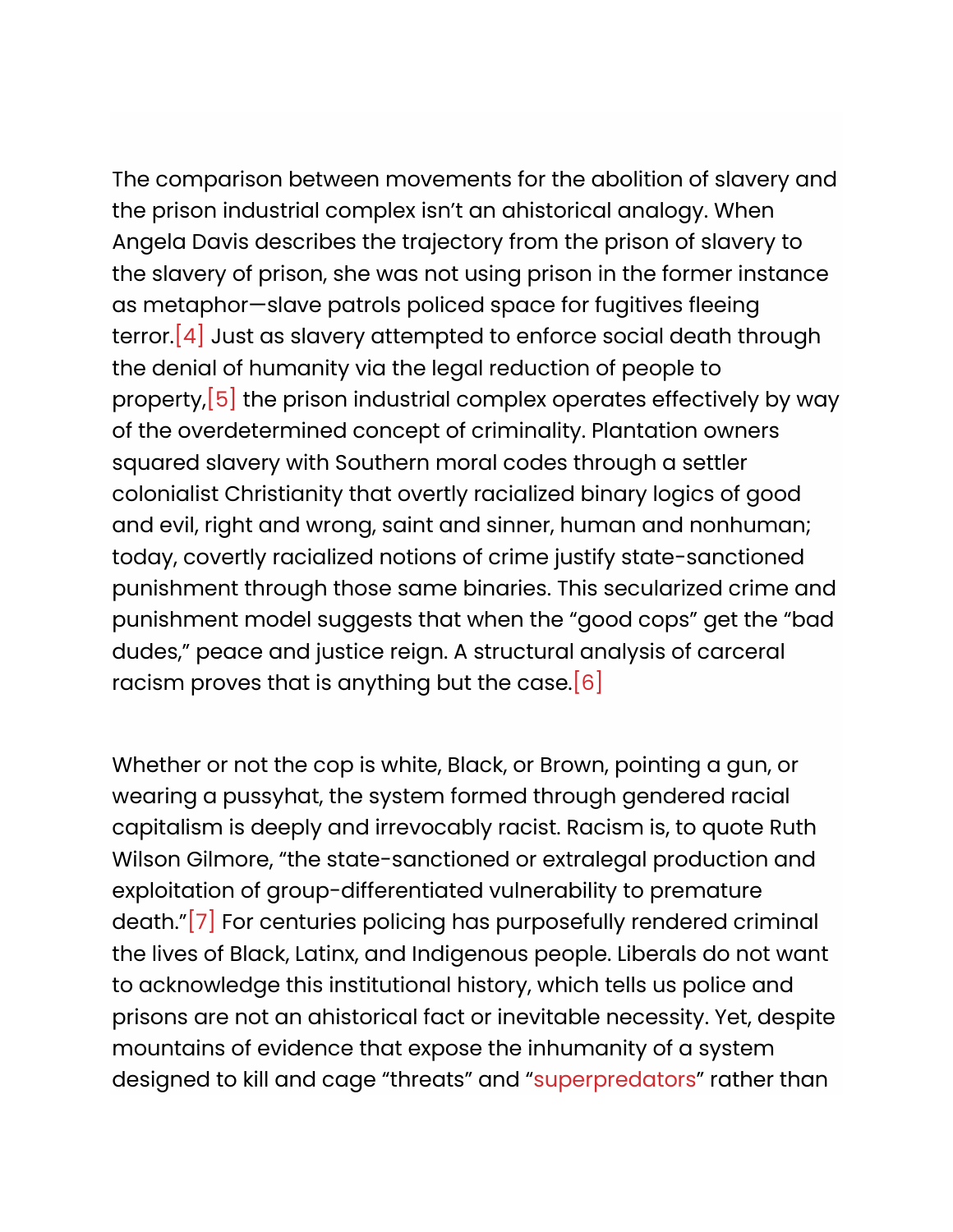redress actual incidents of harm, carceral psychology remains obsessed with an overdetermined and irredeemable exception—the racialized figure of the violent criminal—who justifies everyday state violence.

Rather than reifying a false divide between conservative and liberal, the point is that so-called liberal actors who publically abhor the racist and sexist rhetoric of Trump use racist and sexist tactics more often aligned with the Right to protect their property and personhood. What seems like an opposition to violence in the transition of government is too easily aligned with the very violence liberals supposedly contest. The operation of carceral logics is thus most insidious with social actors invested in maintaining the carceral state under the formal guise of an antiracist progressive politics that favors reform over transformation. The liberal modality of reform rejects abolitionist demands and bolsters the state's monopoly on the exercise of violence. Liberal reformists desperately cling to the myth of good cops in order to avoid seeing themselves in the genocidal racial capitalism on which society is built. Consider the viral media sharing of police playing [basketball](https://www.youtube.com/watch?v=DUJY82svsog) with Black youth, or this NYPD officer's [message](https://www.gaystarnews.com/article/straight-new-york-city-cop-shares-pride-message-wont-soon-forget/) of solidarity with PrideFest attendees. Carceral psychology is invested in elevating and amplifying the "good cop" to distract from the brutality of racial capitalism. Liberals point to these examples to exonerate their own participation in the prison regime. So why should the cops get a cookie for not killing people of color?

## **Close Reading Carceral Culture**

Due to the grassroots efforts of abolitionist organizations such as Critical Resistance, by 2017 many people have heard of the prison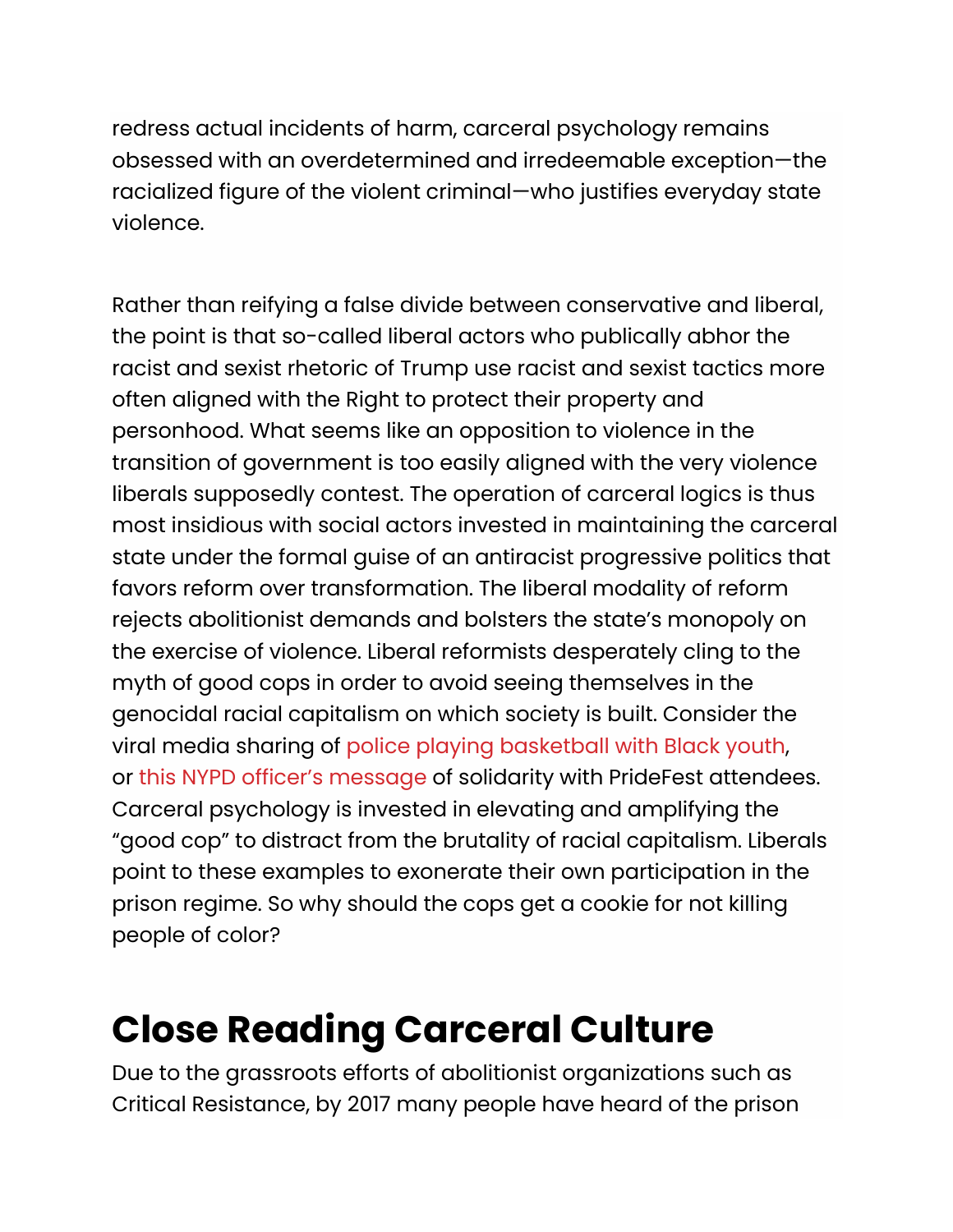industrial complex, which Angela Davis famously elaborates as the "relationships linking corporations, government, correctional communities, and media." $[8]$  While the burgeoning field of critical prison studies centers research on social scientific excavation of the carceral state, less attention has been paid to why and how people *desire* mass incarceration. In other words, we are clear on how the death economies of the military and prison industrial complexes materially affect people's daily lives and subjection to state violence, but we are less clear on how culture justifies brutal consequences through ostensibly liberal "antiracist" media. In the realm of culture, we can interrogate how popular understandings of crime produce critical impasses for receptivity to abolitionist frameworks.

Caption this: white ladies hugging Black cops in pussyhats. It goes deeper than the multiculturalist perfection of absorbing a racialized threat as justification for the continued exploitation of those deemed unassimilable. A Black man donning a uniform and a pussyhat at once obscures and reveals the historical relation of the symbols he now sports. This is what an analysis of heteropatriarchal white supremacy must account for, and what carceral psychology cannot. Literally embracing cops illustrates the ongoing investment in police as "benevolent" masters over an abstract notion of safety that criminalizes people of color. A system rooted in racialized social control cannot get an antiracist makeover through a few public dialogues between cops and community members. As Tariq Khan writes, "[Heartwarming](http://www.anarchistagency.com/commentary/heartwarming-barbecues-and-hugging-cops-aint-the-solution/) Barbecues and Hugging Cops Ain't the [Solution](http://www.anarchistagency.com/commentary/heartwarming-barbecues-and-hugging-cops-aint-the-solution/)." This obsession with individual acts of peace-making with cops is the liberal face of carceral psychology.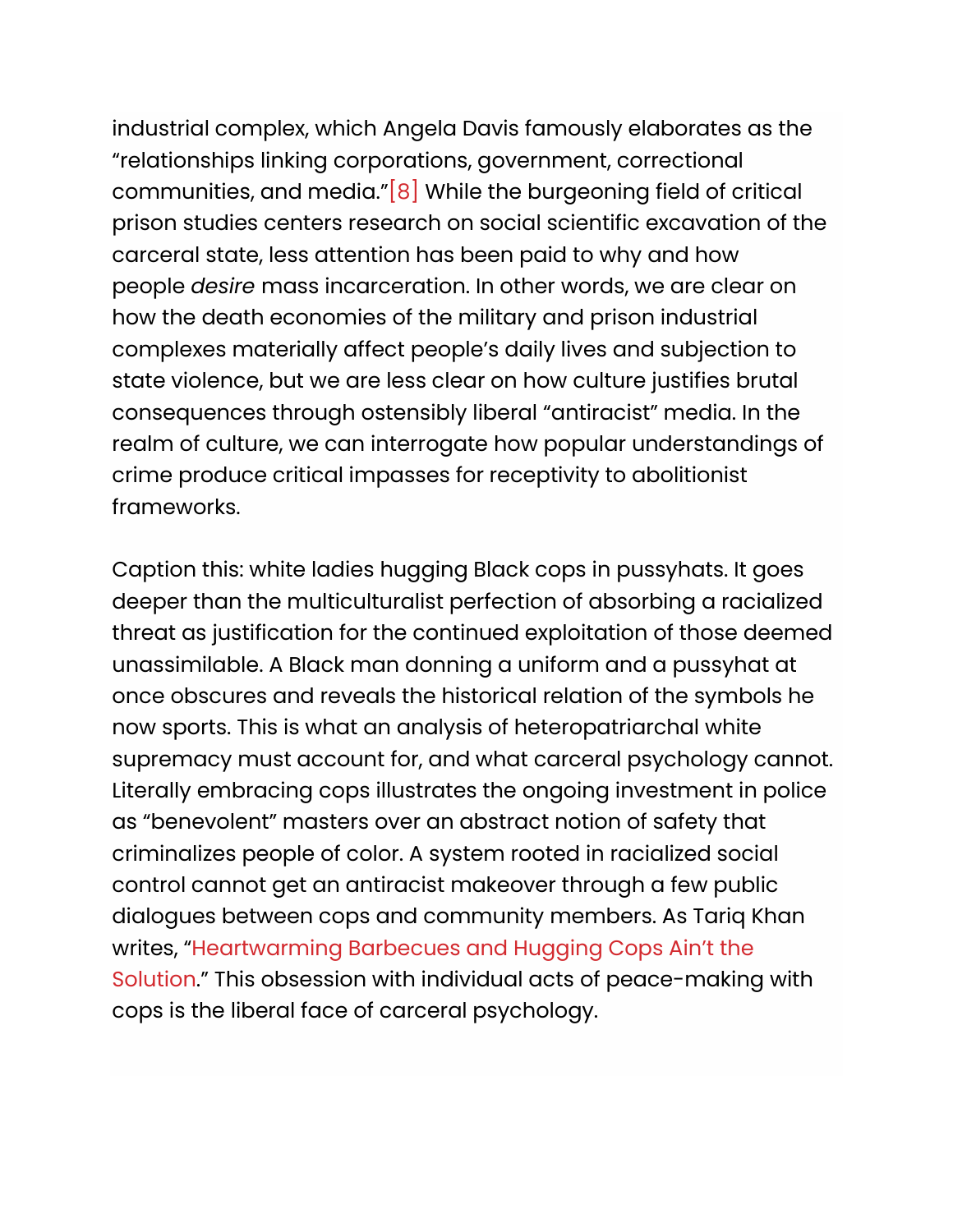Carceral psychology attempts to quell constant cries for abolition; the pathological social media sharing of cops "in solidarity" with people targeted for cages reflects the fragility of the myth of a benevolent police state. The specter haunting viral videos of "good cops" is a collective consciousness that police officers kill with impunity. In other words, it is precisely in a moment where the Movement for Black Lives and other grassroots formations have amplified ongoing realities of policing *as* brutality that liberals seek to resolve the cognitive dissonance of their safety premised on state-sanctioned death. Carceral psychology, then, is simultaneously a sublimated recognition of violence and a desire to dissociate from that violence by not just relying on, but actively celebrating, cops.

The carceral logic of celebrating police in pussyhats was echoed in a recent Pepsi ad that got pulled after just one day due to viral [social](http://variety.com/2017/biz/news/pepsi-ad-pulled-kendall-jenner-protest-1202023459/) media [protest.](http://variety.com/2017/biz/news/pepsi-ad-pulled-kendall-jenner-protest-1202023459/) Passionate criticism and mockery of the ad's [appropriation](https://www.nytimes.com/2017/04/05/business/kendall-jenner-pepsi-ad.html) of social movement imagery demonstrates the instability of hegemony, as power attempts to theft the terms through which people actively contest its brute force. Although scholars often conceive of resistance as reactionary, power is forced to react to resistance. Meanwhile, abolitionists strive to explore and create alternative forms of collective sociality that refuse hegemonic ways of organizing experience—bringing to the surface what exists but is stifled by heteropatriarchal racial capitalism. Thus, carceral psychology is both the reason for and expression of a defensive response to a legitimate critique of state violence.

The Pepsi ad turns on the same false notion of procuring justice by making peace with cops. The video opens with reality television star and international model Kendall Jenner posing at a high fashion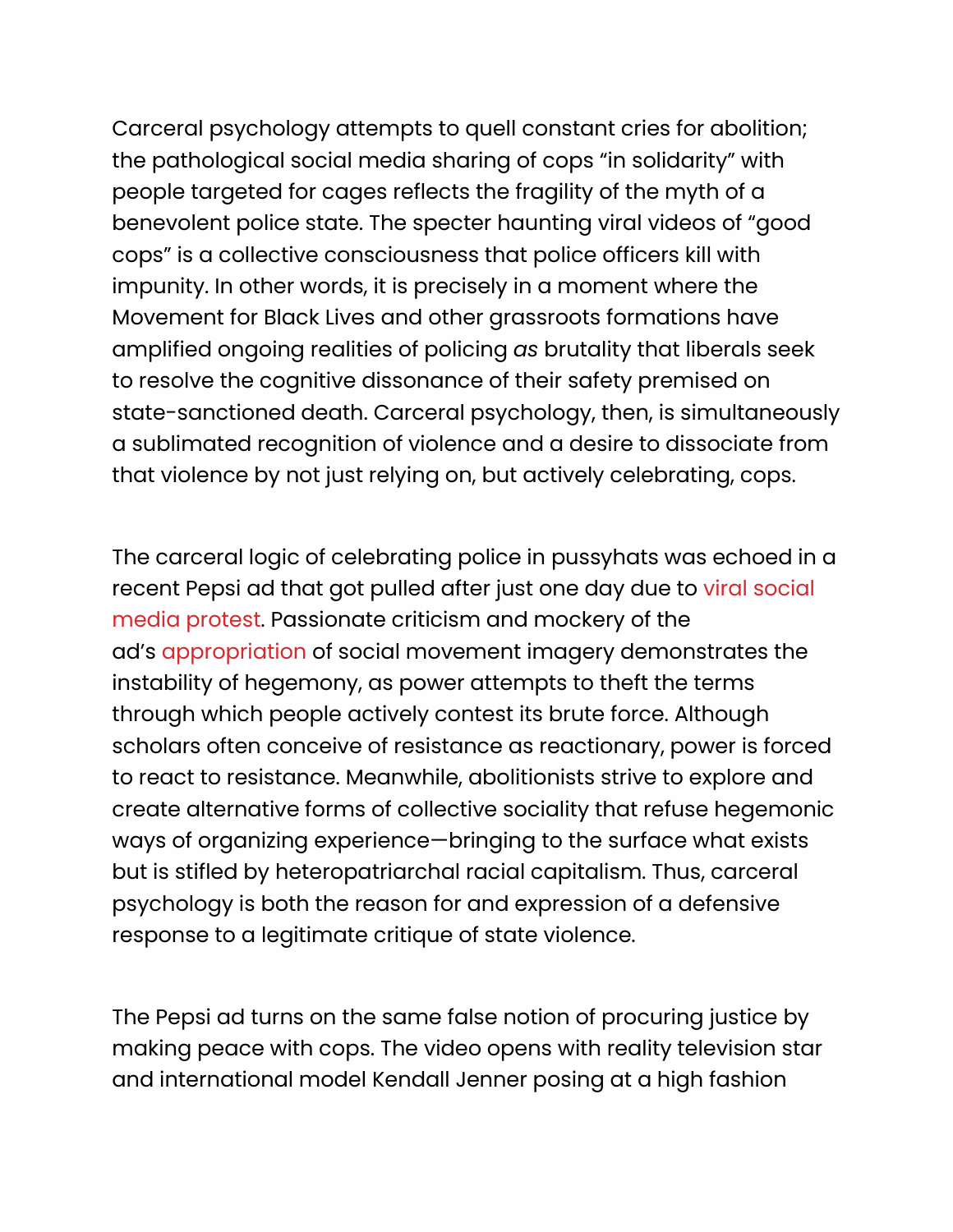photo shoot. Inspired by the spirit of collectivity as she witnesses passing protestors, she dramatically tosses off her blond wig in the direction of an incredulous Black woman. In so doing, she sheds the violence of whiteness to recover an ambiguous multicultural identity (that at once depends on and disavows blackness). She then proceeds to enter a corporatized protest-party with sanitized peace slogan signs, grabs a Pepsi, and after bumping fists with a Black man—who inexplicably appears to be pointing her in the direction of the cops—approaches a line of police who are not wearing their usual riot gear. Finally, she hands one cop an ice cold Pepsi and, as he takes his first sip, the crowd erupts into celebration. Justice has been served, peace reigns, and a huge corporation attempts to capitalize on the defanging of social movements. To restate an earlier point, why should the cops get a cola for not killing people of color? Again, the stomach-turning cop-protester bond gets positioned as the ultimate sign of justice in the carceral psyche. Through a concerted effort to "soften" the image of cops, carceral psychology ensures liberals kill with kindness.

The unchallenged assumptions of carceral psychology allow justiceminded people to leave unchecked their core sense of safety premised on a never-named racist police state. In this way, carceral psychology aligns with the overt racism of Trump's presidency. Trump has tapped into racist and xenophobic anxieties over Black and Brown presence, participation, and most notably protest in civil and social spheres. Trump extends the reach of a long history of criminalizing dissent and rebranding protestors as terrorists[.\[9\]](https://abolitionjournal.org/caption-this/#_edn9) Trump's campaign echoed Barry Goldwater's law and order platform (later carried forward by the neoliberal carceral ascendency of Nixon, Reagan, Bush, and Clinton), as a backlash to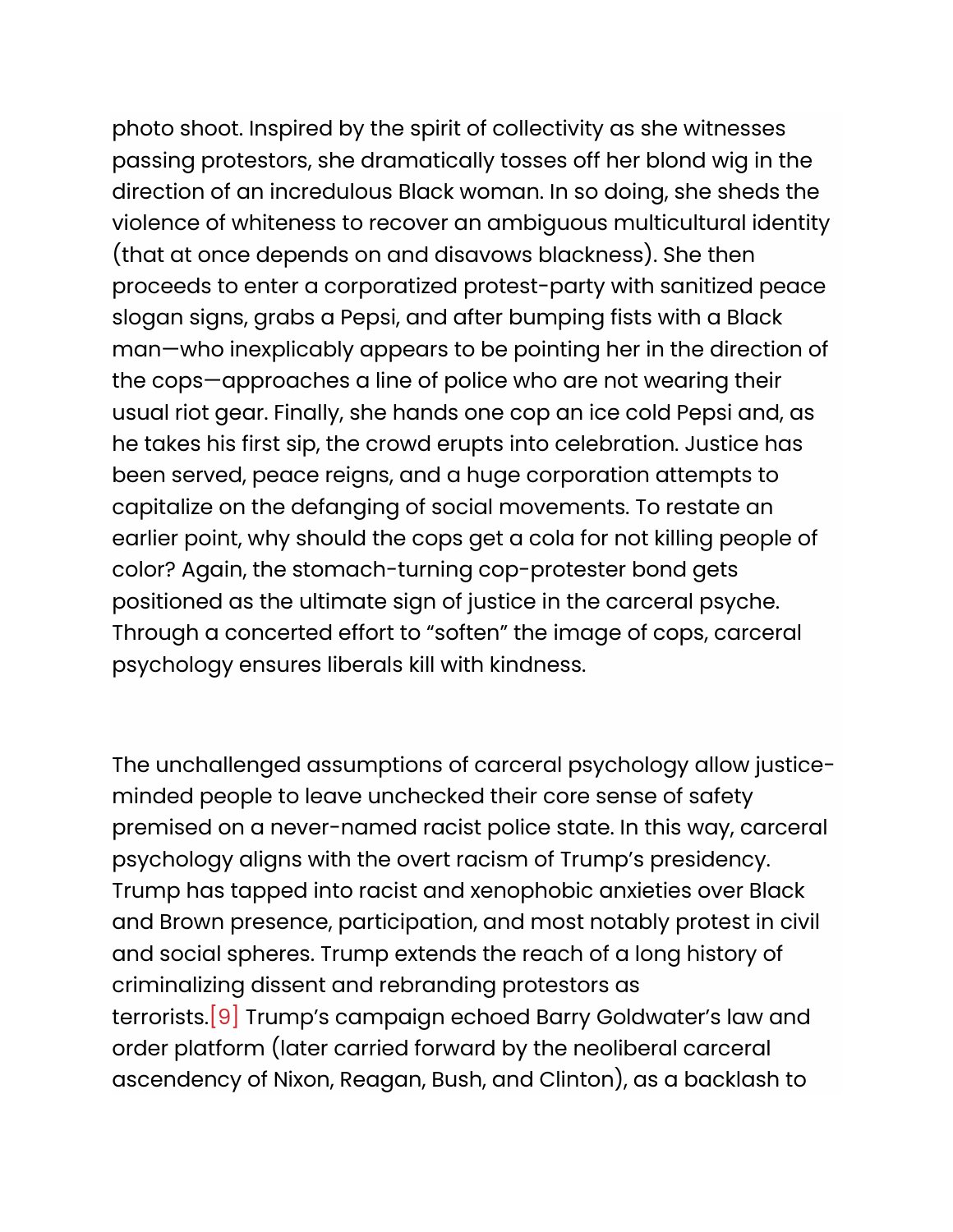the supposed threat of racial progress to white rule. Trump's administration often cites fallacious crime statistics to bolster notions of safety hell-bent on eradicating any form of protest, embodied in the White House website's language against "the [rioter,](https://www.whitehouse.gov/law-enforcement-community) the looter, or the violent [disrupter](https://www.whitehouse.gov/law-enforcement-community)." Liberals who see themselves as anti-Trump may be alarmed at how this rhetoric mirrors their own. Irrespective of antiracist *attitudes*, if you are standing with police, you are siding with not just Trump, but the foundational racism of this country on which the prison industrial complex has been built. The good cop/bad cop performance allows the systemic racism of carceral economies to go unchecked.

## **Interrogating Our Love for the Devil**

Carceral psychology buys into safety's seductive fictions to protect white interests and property while criminalizing people of color. Across racial lines the harder question to ask is why people participate in their own destruction—whether poor whites who accepted the racial bribe over a cross-racial working class populist labor movement after the Civil War, or Black folks who supported Clinton's tough on crime legislation that vowed community "safety" and delivered the violence of its promise, which manifests as the absence of blackness. These two courtships with the prison industrial complex—both white participation in anti-Black racism and the complexity of people of color's desire for safety within the same system that subjects them to routine violence—are distinct, but the sinister consequences of carceral psychology press us to interrogate how both guarantee a trap of security at a grave spiritual cost. In evoking the dangerously tenuous "us," I am neither conflating grossly disproportionate relationships to state violence, nor am I presuming an idealized or united resistance. White complicity cannot be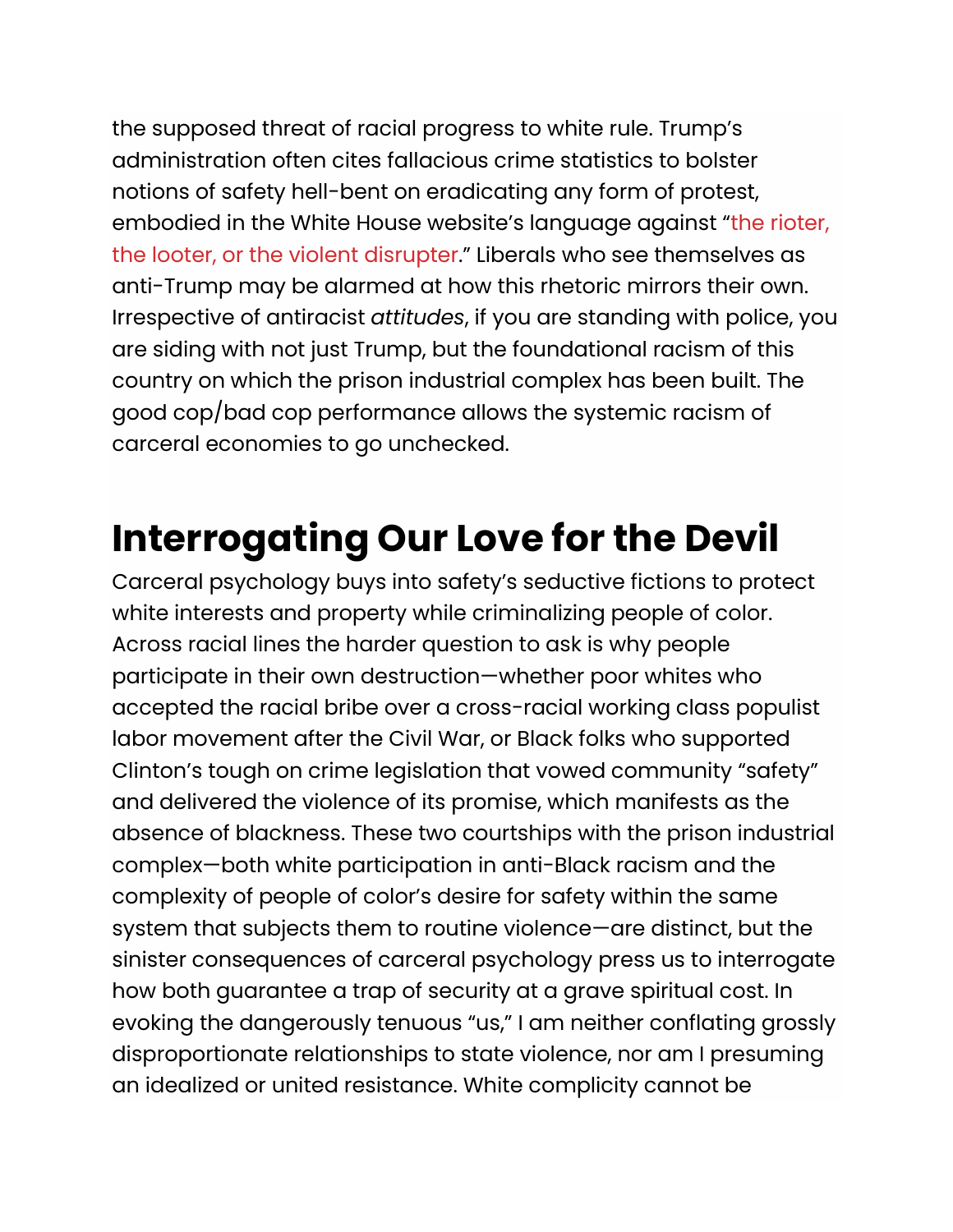conflated with the complexity of people of color's negotiation of and survival within death regimes. Moreover, community organizers continually learn from intra- and inter-communal forms of harm. What I do want to emphasize, however, is that abolitionist networks of artistry, research, study, agitation, and action combat an active investment in carceral psychology. More specifically, I suggest that art offers a powerful platform for developing abolitionist futures, and there is no time to waste.

To apply Stuart Hall's metaphor of culture,[\[10\]](https://abolitionjournal.org/caption-this/#_edn10) if the *house* we live in is one of carceral racism, it is the psychic investment in carcerality that makes this house a *home*. In *The Fire Next Time*, James Baldwin describes the violence of a society based on theft, subordination, and containment as a "burning house." [\[11\]](https://abolitionjournal.org/caption-this/#_edn11) Rather than throwing more kindling onto the fire, Baldwin calls for transformation rooted in a foundational refusal of the soulless violence of heteropatriarchal racial capitalism and genocidal white supremacy, and the creation of new visions of collective social life. He mobilizes whiteness as a metaphor of soul sickness sutured to the "spiritual wasteland" of power and policing:

*I am very much concerned that American Negroes achieve their freedom here in the United States. But I am also concerned for their dignity, for the health of their souls, and must oppose any attempt that Negroes may make to do to others what has been done to them. I think I know—we see it around us every day—the spiritual wasteland to which that road leads. It is so simple a fact*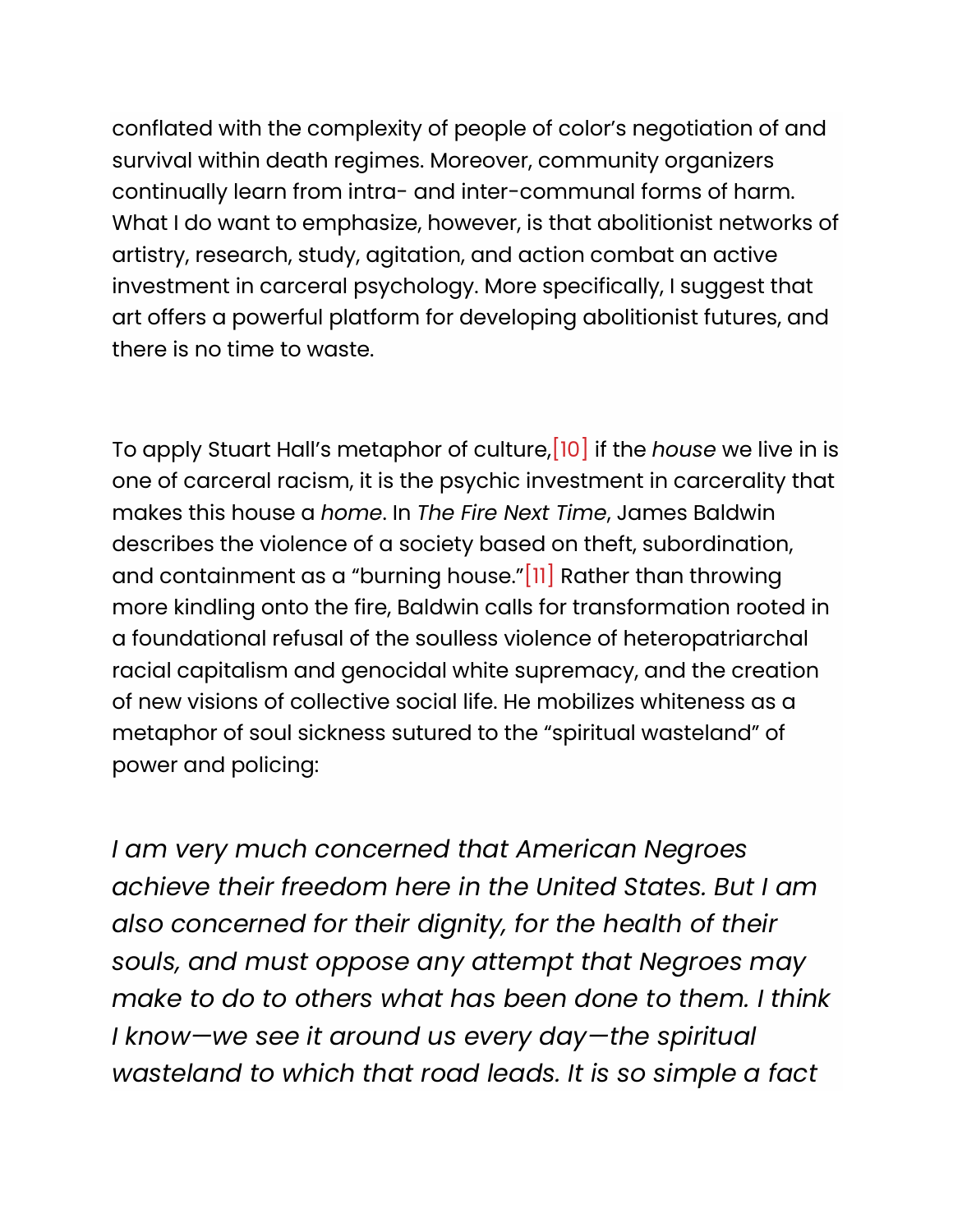*and one that is so hard, apparently, to grasp: Whoever debases others is debasing himself. That is not a mystical statement but a most realistic one, which is proved by the eyes of any Alabama sheriff—and I would not like to see Negroes ever arrive at so wretched a condition[.\[12\]](https://abolitionjournal.org/caption-this/#_edn12)*

Today, Black men and women in uniform bolster the logics that normalize carceral psychology just as white people behind bars justify myths of a "colorblind" criminal justice system. While Black police officers have worked in law enforcement since the late nineteenth century, in the twenty-first they represent the perfection of multiculturalist incorporation. "Diverse" and "inclusive" representations serve white supremacy by glossing over structural violence in favor of an abstract equality that does not fundamentally change institutions but allows selective access to their collective destruction. White people do not have to mediate the structural racism and violence that grates against a dense network of racialized life chances and constrained choices, so their decision to enter the force is not as complex as that of people of color.  $\boxed{13}$  Even so, Baldwin here cautions against falling prey to the trap of debasing others in the name of the state. He understands the mechanism for inclusion in the U.S. prison regime is a conception of selfhood rooted in dissociating from the category of "criminal." Yet, beyond [the](https://www.nytimes.com/2017/06/26/us/saint-louis-black-officer.html) [material](https://www.nytimes.com/2017/06/26/us/saint-louis-black-officer.html) reality that Black and Brown people can still be subjected to state violence even as the agents of state violence, Baldwin warns of the psychic dangers of participating in a soulless system.

As antidote, Baldwin preaches a revolutionary concept of love premised on an active disinvestment from the state and recognition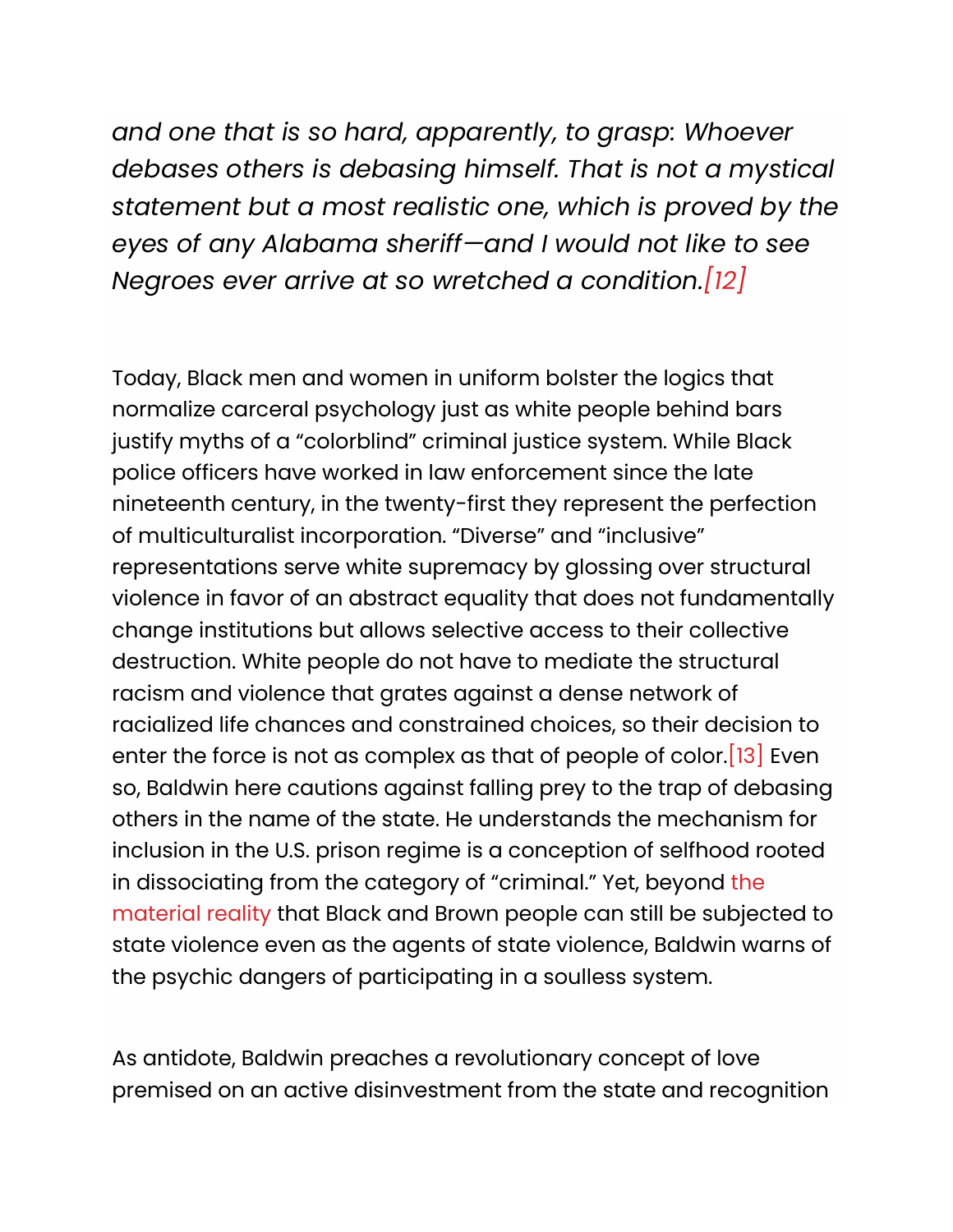of each other's complex humanity. Baldwin asserts people's agency to fundamentally reject the categories of "nonhuman" and "criminal." Yet, he acknowledges the complexity of mobilizing for a more livable world by refusing the seductions of the state, which requires an active ethical commitment to justice: "How can one, however, dream of power in any other terms than in the symbols of power?" [\[14\]](https://abolitionjournal.org/caption-this/#_edn14) This remains central to our organizing work: making alternatives to investing in carceral psychology more seductive than dealing in the symbols of power. In so doing, we must look at the psychological effects of carceral racism on an institutional level, both the police and the policed (not mutually exclusive categories). We can approach cops with a consciousness of their complex participation in a brutal system only if we remain committed to disarming, disbanding, and defunding them. Otherwise we are, in fact, loving our oppressors while minimizing the grievances of millions of people whose lives and communities have been thefted by cops and cages.

Abolitionist frameworks ask us to recognize each other's messy and fallible humanity, and to create possibilities for reducing harm and dreaming new ways to be together, amidst pain. In the abolitionist imagination, *no one* is beyond care, even those who pose the greatest threat to society—people invested in white supremacy, toxic masculinity, ongoing war, and racial capitalism. As Fred [Moten](https://www.youtube.com/watch?v=Ueb2qWFNVnM) says, "I still haven't figured out a way to save the earth without saving them, too."[\[15\]](https://abolitionjournal.org/caption-this/#_edn15) While being conscious of the psychic and physical effects of its labor, we can critique a system without condemning all individuals within it. But to combat a carceral society, we cannot align our protest of Trump's administration with the police. If we go gentle into that good night, we will all have blood on our hands.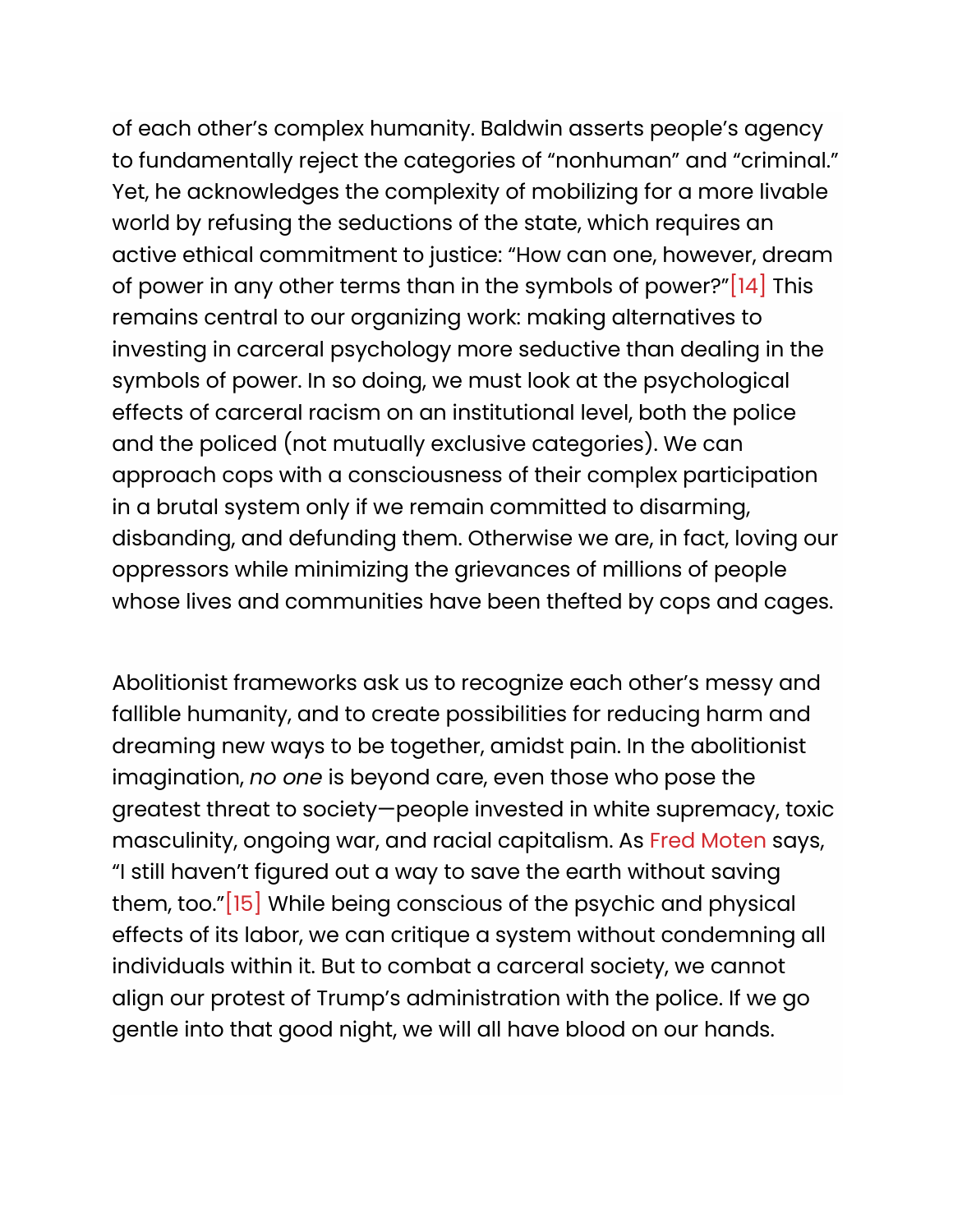Brutal realities of disenfranchisement, dispossession, and displacement demonstrate how Baldwin's burning house is hardly metaphor for many. For example, the Black [Panther](http://www2.iath.virginia.edu/sixties/HTML_docs/Resources/Primary/Manifestos/Panther_platform.html) Party Ten Point [Program](http://www2.iath.virginia.edu/sixties/HTML_docs/Resources/Primary/Manifestos/Panther_platform.html) understood the psychic wages of the military and prison industrial complexes. Their original set of demands included Black men's exemption from military service: "We will not fight and kill other people of color in the world who, like black people, are being victimized by the white racist government of America." They also called for an immediate end to police brutality and freedom from an unjust system of incarceration. Today, the [Movement](https://policy.m4bl.org/) for Black Lives is still fighting for these demands, also understanding how anti-Black violence uniquely targets Black queer, cis, and trans women. While continually learning from these and other social movements, we must push ourselves to question the soul-crushing weight of psychic investments in power. But what's on the other side?

Carceral psychology limits our collective imagination of justice, but community organizers and artists in the unending struggle continually reinvent the world. In "[Poetry](https://onbeing.org/blog/longform/poetry-is-not-a-luxury-by-audre-lorde/) is Not a Luxury" Audre Lorde writes, "where that language does not yet exist, it is our poetry which helps to fashion it. Poetry is not only dream or vision, it is the skeleton architecture of our lives." From the artwork of Emory Douglas in *The Black Panther* to #BlackArtsMatter, abolition movements understand the role of creative production in calling new worlds into existence. Generating new language remains vital to the struggle—acts of artistry, activist tactics, hidden alphabets that emerge nightly to decimate hate and dance moonlit dreams materializing on tongues every morning. These acts of transformative being together are subtle but startle us out of the soulless grip of heteropatriarchal racial capitalism and its radically constrained and conspiratorially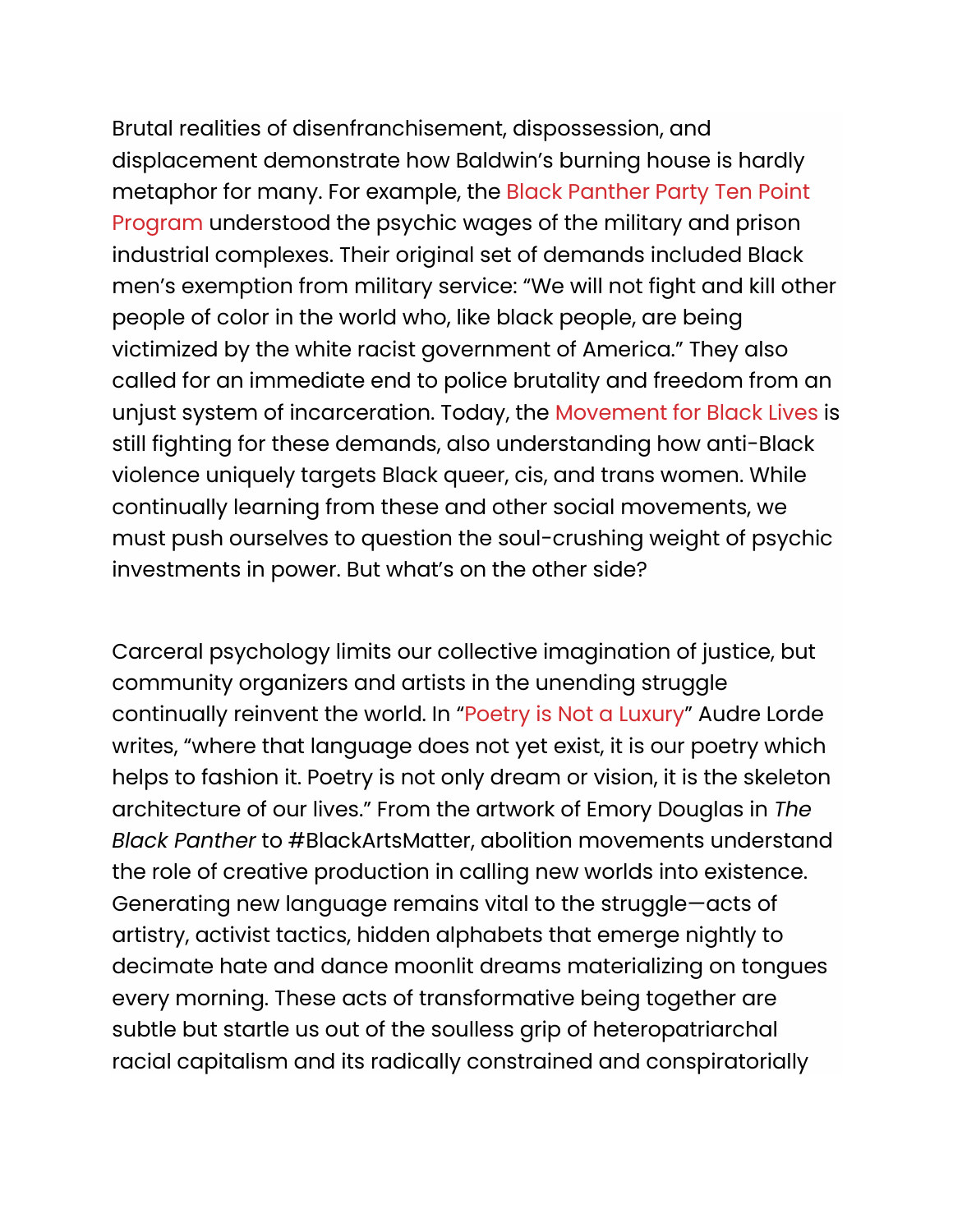vicious vision of life. Meanwhile, "Fuck the Police" plays in the streets and visionaries make miracles out of concrete.

Pleas to the law and representational recognition are neither the beginning nor end of such miracles. From what Saidiya Hartman calls the "nonevent of emancipation" to the fight against the prison industrial complex, [16] the struggle is unending. Safety, security, law and order all provide seductive smokescreens for the ongoing operation of centuries of racialized social control. As was the case with slavery, abolition does not promise a falsely utopian ending but rather articulates a set of demands that envision a just social world. As abolitionists, we are the first to acknowledge that harm exists, embedded in larger systems of domination. Part of the reason we fight for a world without prisons and police is that we seek to address the harm that takes place in our communities—harm that the prison industrial complex not only fails to resolve and was never built to address, but actively reproduces. Vibrant communities are [offering,](http://www.truth-out.org/opinion/item/36812-10-lessons-for-creating-safety-without-the-police-a-reflection-on-the-10-year-anniversary-of-the-sos-collective) and practicing, transformative justice [alternatives.](http://www.truth-out.org/opinion/item/32813-big-dreams-and-bold-steps-toward-a-police-free-future) Abolition is a belief, compelled by committed action, that we can't reform cages and cops to be more "humanitarian" or "benevolent." Abolition is an active aspiration toward collective life-affirming social relations and away from systems of domination.

Art plays a vital role in the movement for abolition. As Robin D. G. Kelley writes, artistic interventions can provide a "space to imagine,"<sup>[\[17\]](https://abolitionjournal.org/caption-this/#_edn17)</sup> to call into being abolitionist alternatives to cops, cages, and the carceral psychology that is fundamentally invested in them. Thus, I close with an excerpt from [Danez](https://www.poetryfoundation.org/poems-and-poets/poets/detail/danez-smith) Smith's ["summer,](https://www.poetryfoundation.org/poetrymagazine/poems/detail/58645) [somewhere,"](https://www.poetryfoundation.org/poetrymagazine/poems/detail/58645) which imagines otherwise. The poem's abolitionist aesthetics offer an antidote to toxic carceral psychology. With a new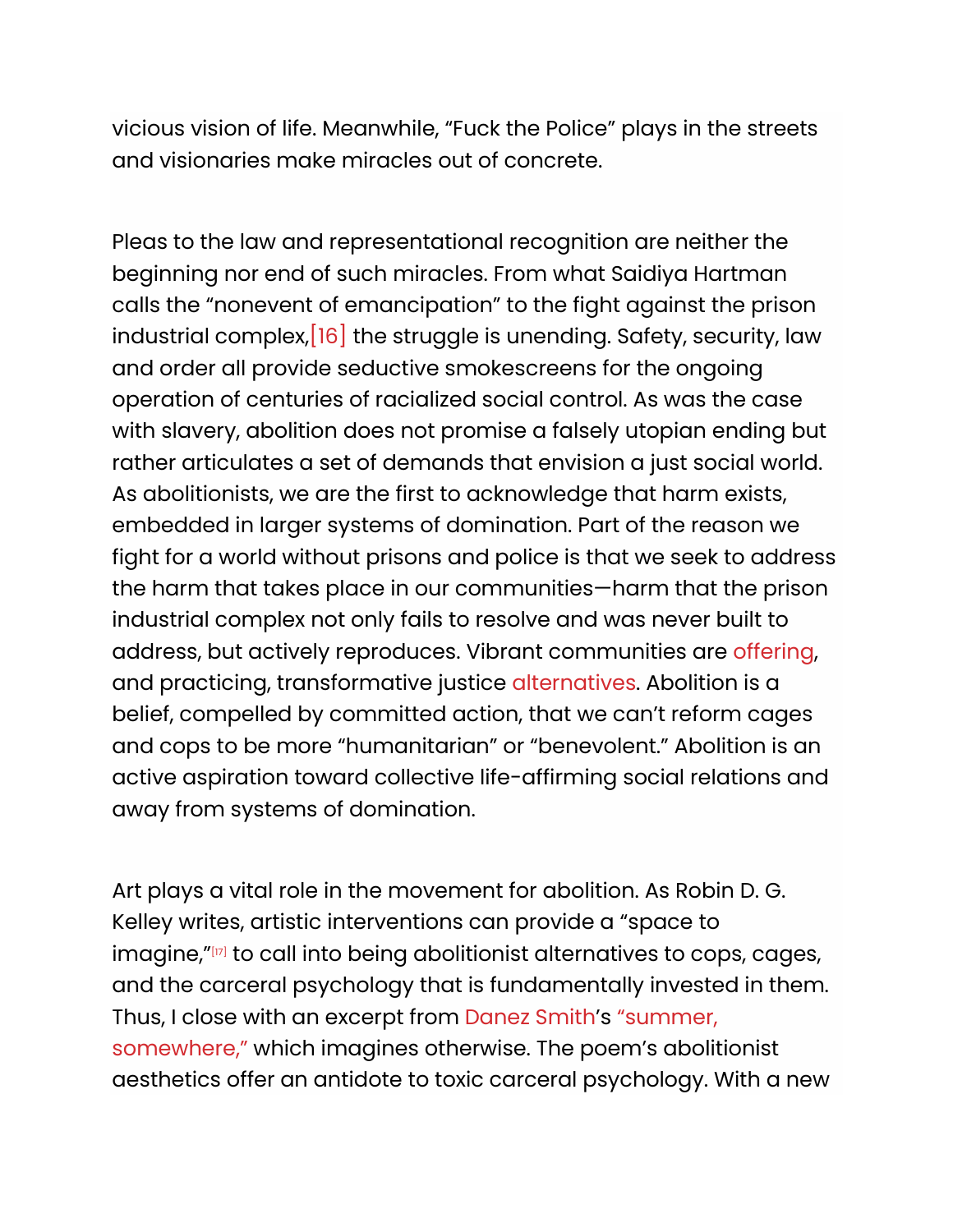language evacuated of the military-carceral state, sanctioned terrorism, and the violence of whiteness, the poem creates a world where communities of color are free from policing, the prison industrial complex, and surveillance:

*history is what it is. it knows what it did. bad dog. bad blood. bad day to be a boy*

*color of a July well spent. but here, not earth not heaven, boys can't recall their white shirt*

*turned a ruby gown. here, there is no language for officer or law, no color to call white.*

*if snow fell, it'd fall black. please, don't call us dead, call us alive someplace better.*

*we say our own names when we pray. we go out for sweets & come back.*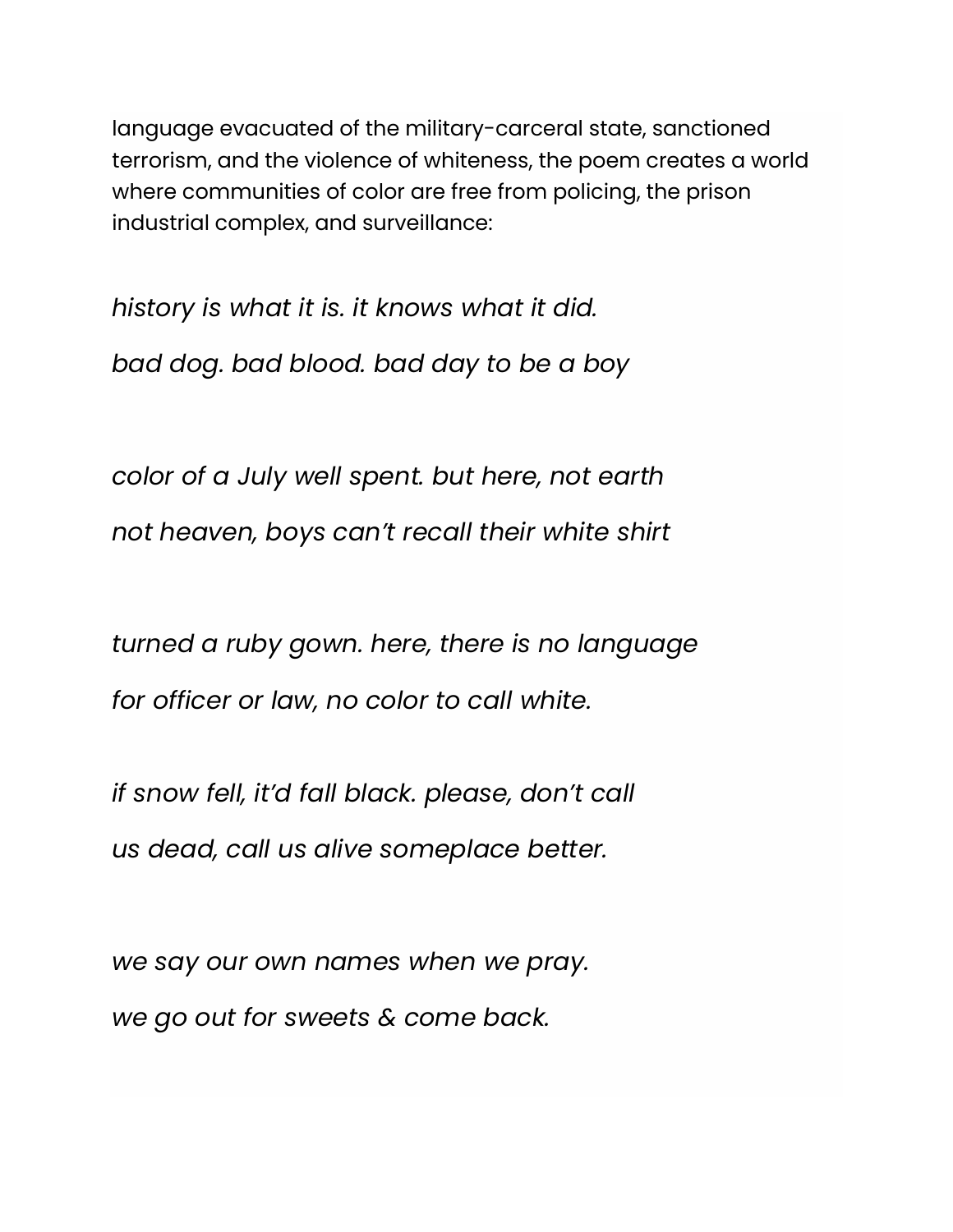Combatting the racialization of color within moral frameworks of virtue and vice, saint and sinner—whiteness in Smith's provisional utopia ("not earth/ not heaven") no longer holds its place in the naturalized order of things. Whiteness, in fact, as color as well as concept does not exist; even snow would "fall black," the earth awash with beauty. From the "bonefleshed men in blue" communities reclaim lives thefted by racism with new names, a collective invocation as affirmation: "we say *congrats, you're a boy again!*/ we give him a durag, a bowl, a second chance… that boy was Trayvon, now called *RainKing*./ that man Sean named himself *I do, I do*." This poem's abolitionist imagination of a world of communal co-creation apart from the violence of white supremacy generates actionable analysis, a refusal of carceral psychology's seductive fictions, and a space to dream amidst the dystopian realities of systemic brutality in the name of "public safety." Recalling Baldwin's burning house metaphor, "summer, somewhere" refuses to make peace with smoke. When the world is going up in flames, and those you thought stood for justice urge on the fire, we need each other more than ever.

*About the author:* Alison Reed is an assistant professor of English at Old Dominion University in Norfolk, Virginia, where she co-founded and co-directs Humanities Behind Bars, a prison education program committed to abolitionist praxis. She has published creative and critical work on social identities and power as well as performance cultures. For generative conversation and indispensable feedback on earlier drafts of this essay, the author would like to acknowledge Felice Blake, Jessica Lopez Lyman, Kristie Soares, M. Gardenia, Shannon Brennan, and Zachary Litweller. Many thanks, as well, to Mohamed Shehk for extraordinary insight as the work neared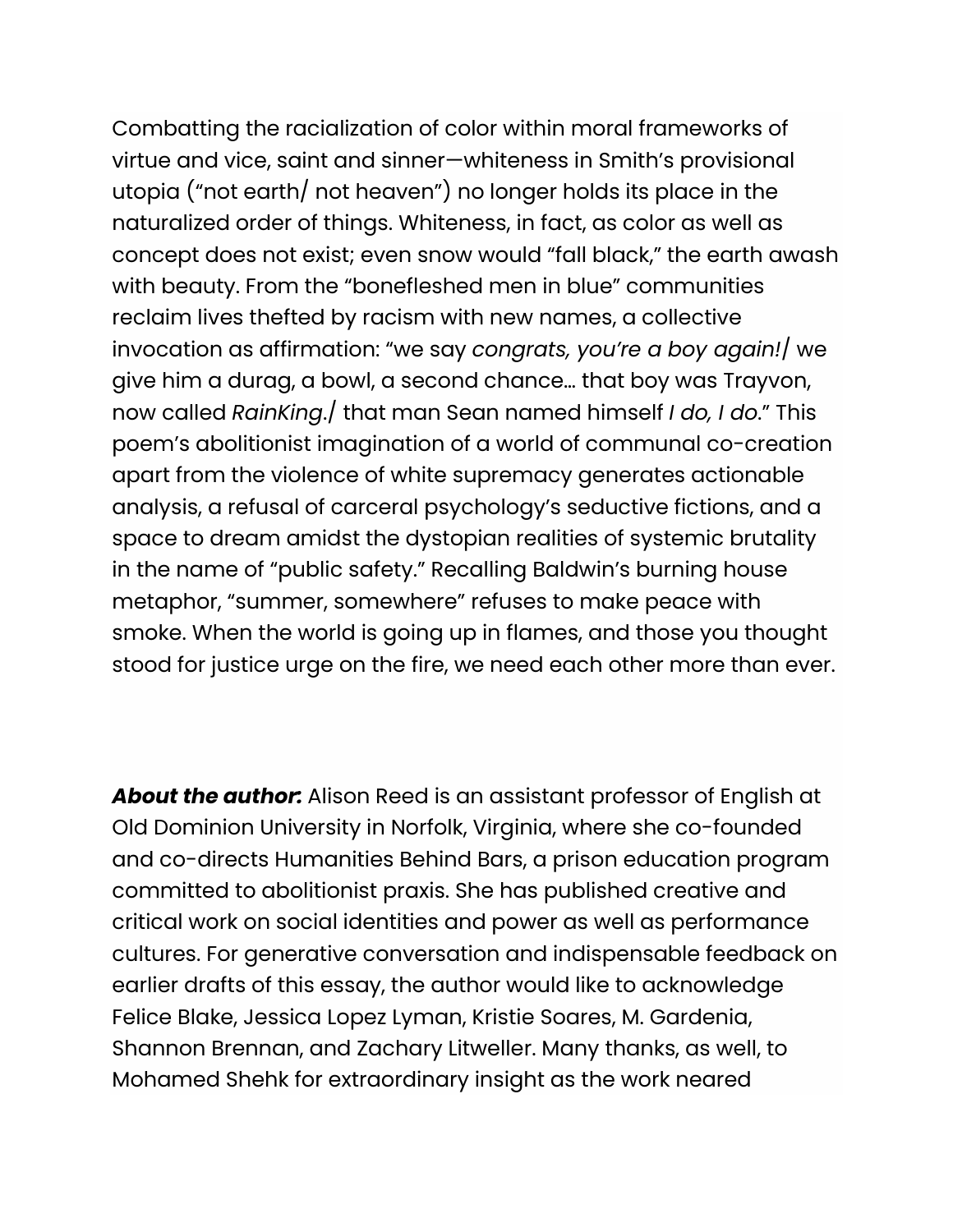completion. You can follow her on Twitter [@AlisonRoseReed](https://twitter.com/AlisonRoseReed) or visit [humanitiesbehindbars.org.](http://www.humanitiesbehindbars.org/home/)

#### **Notes**

 $\begin{bmatrix} 1 \end{bmatrix}$  For a vital critique of the pussyhat and call for the imperative praxis of intersectional feminism, see Banu Gökarıksel and Sara Smith, "Intersectional Feminism Beyond U.S. Flag Hijab and Pussy Hats in Trump's America," *Gender, Place & Culture* (2017): 1–18.

[\[2\]](https://abolitionjournal.org/caption-this/#_ednref2) Just as Charles Mills, in *The Racial Contract* (Ithaca: Cornell UP, 1997), describes both active and passive forms of white ignorance at structural and social levels as a "cognitive tendency" or "doxastic disposition" (16), carceral psychology is a complex process of cognition that disallows, through the active desire for punitive modes of redress, more complex understandings of policing and punishment.

[\[3\]](https://abolitionjournal.org/caption-this/#_ednref3) See, for example, Toni Morrison, "Romancing the Shadow," *Playing in the Dark: Whiteness and the Literary Imagination* (New York: Vintage, 1993), 31–59; and Nahum Dimitri Chandler, *X―The Problem of the Negro as a Problem for Thought* (New York: Fordham University Press, 2013). See also Dylan Rodríguez, "'I Would Wish Death on You…': Race, Gender, and Immigration in the Globality of the U.S. Prison Regime," *The Scholar & Feminist Online* 6.3 (Summer 2008): 1–9; and *Forced Passages: Imprisoned Radical Intellectuals and the U.S. Prison Regime* (Minneapolis: University of Minnesota Press, 2006).

[\[4\]](https://abolitionjournal.org/caption-this/#_ednref4) Angela Y. Davis, "From the Prison of Slavery to the Slavery of Prison: Frederick Douglass and the Convict Lease System," in *The*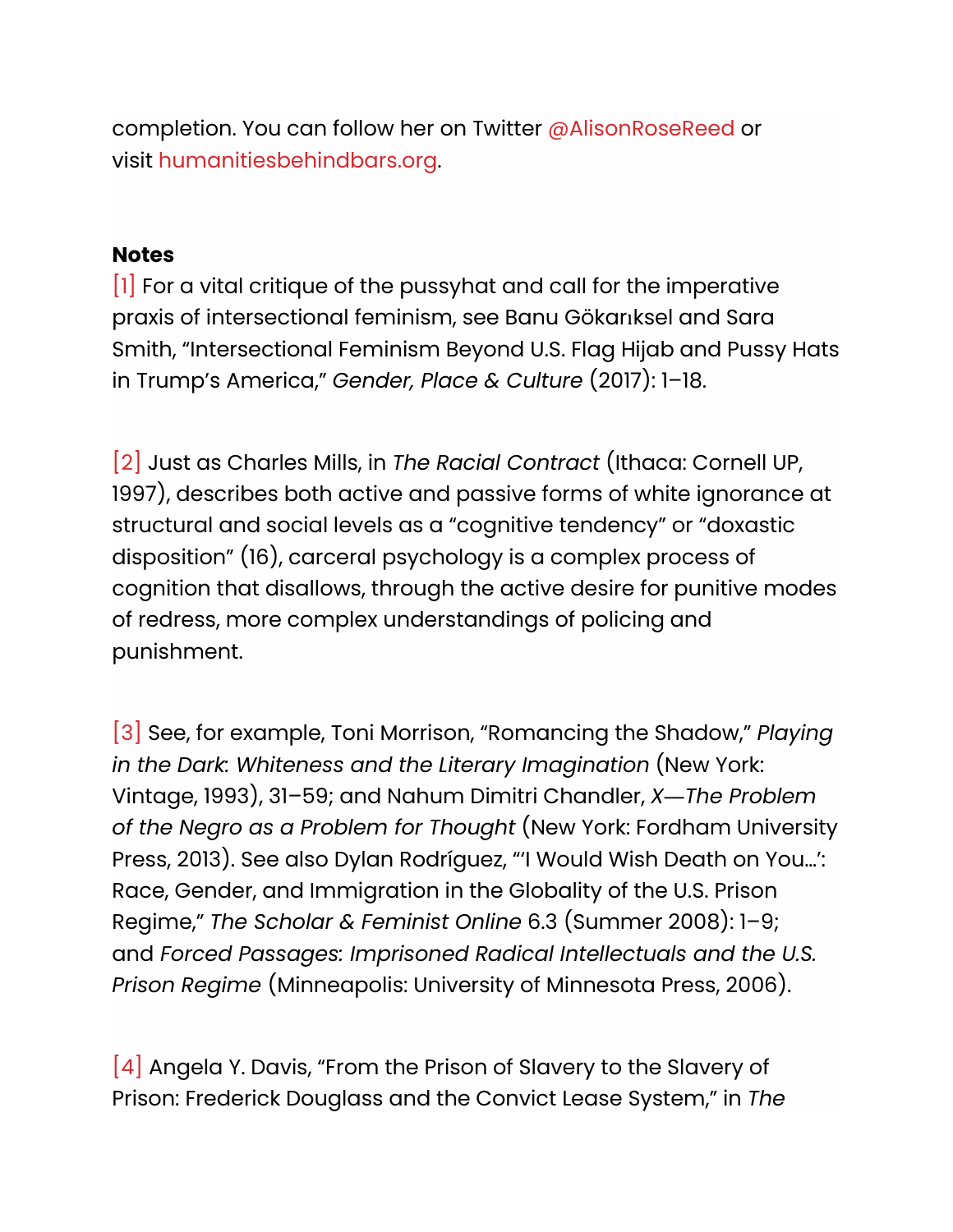*Angela Y. Davis Reader*, ed. Joy James (Oxford: Blackwell Publishers, 1998), 74–96.

[\[5\]](https://abolitionjournal.org/caption-this/#_ednref5) In a landmark study of blackness as a condition of ontological impossibility, Orlando Patterson defined "social death" as slavery's denial of legal rights to personhood for enslaved Africans and their descendants—reducing the figure of the slave to a "social nonperson" in the eyes of the state. See Orlando Patterson, *Slavery and Social Death: A Comparative Study* (Cambridge, MA: Harvard UP, 1982), 8, 5.

[\[6\]](https://abolitionjournal.org/caption-this/#_ednref6) The history of police and prisons in the United States remains tied to slavery and its afterlives, from the Slave Patrol and the thirteenth amendment to Black Codes through Jim Crow and the Wars on Drugs and Terror that fuel the ongoing production of gendered racism. See, for example, Sarah Haley, *No Mercy Here: Gender, Punishment, and the Making of Jim Crow Modernity* (Chapel Hill: University of North Carolina Press, 2016).

[\[7\]](https://abolitionjournal.org/caption-this/#_ednref7) Ruth Wilson Gilmore, *Golden Gulag: Prisons, Surplus, Crisis, and Opposition in Globalizing California* (Berkeley, CA: University of California Press, 2007), 28.

[\[8\]](https://abolitionjournal.org/caption-this/#_ednref8) Angela Y. Davis, *Are Prisons Obsolete?* (New York: Seven Stories Press, 2003), 84. See also the work and writings of [Mariame](http://mariamekaba.com/) Kaba.

[\[9\]](https://abolitionjournal.org/caption-this/#_ednref9) The state seeks to reinforce its authority to silence resistance and criminalize freedom dreams, but the 16 Black [Panthers](https://www.colorlines.com/articles/16-black-panthers-still-behind-bars) still behind [bars](https://www.colorlines.com/articles/16-black-panthers-still-behind-bars) could tell you that. See also sweeping [anti-protest](https://www.democracynow.org/2017/1/26/headlines/minnesota_lawmakers_push_anti_protest_bill_to_charge_activists_costs_of_policing) bills that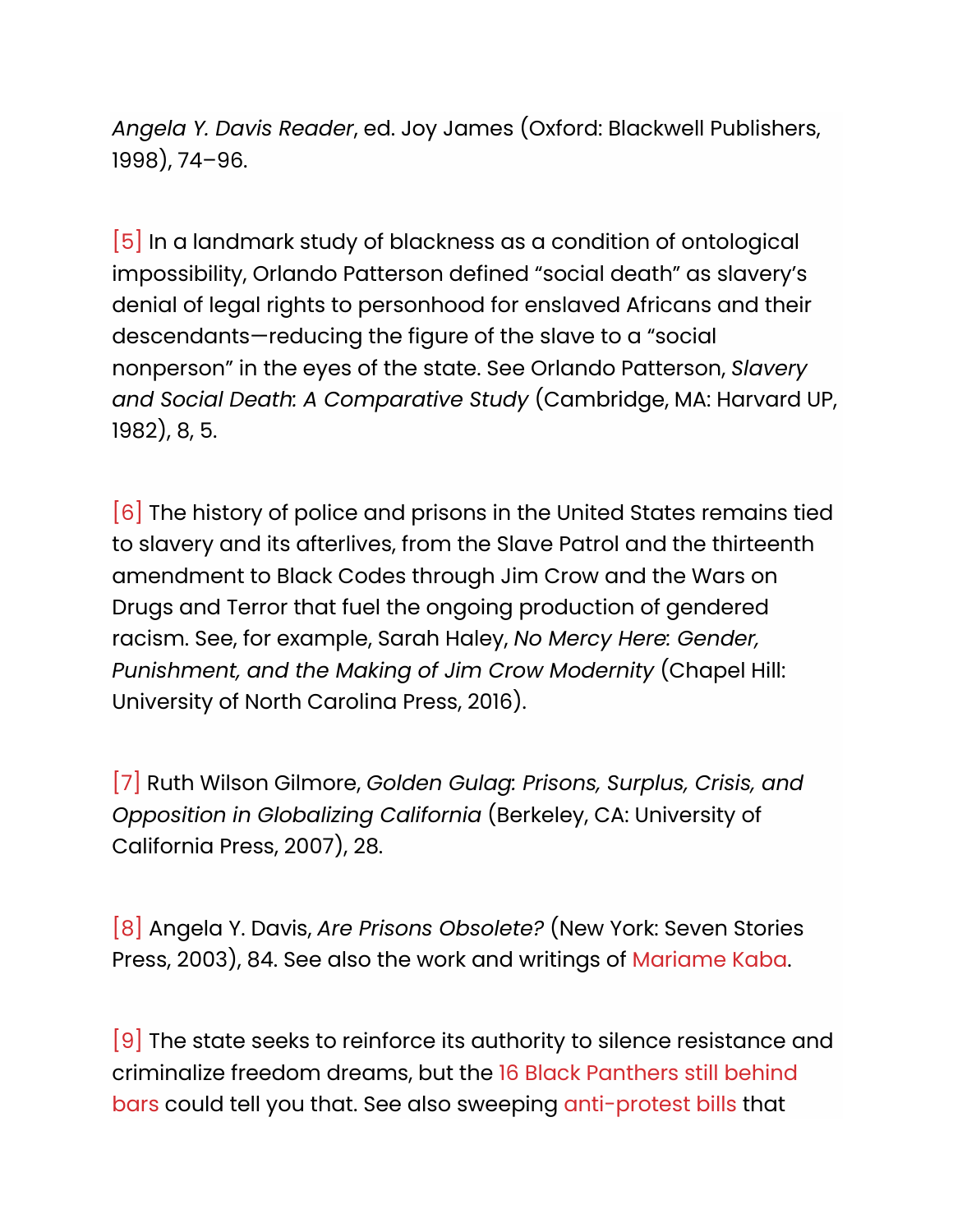enable cities to charge protestors for the cost of policing public demonstrations.

[\[10\]](https://abolitionjournal.org/caption-this/#_ednref10) I define culture in [Stuart](https://faculty.washington.edu/pembina/all_articles/Hall1997.pdf) Hall's sense of the repository for collective—sometimes shared and always contradictory and contested—values, meanings, ideas, feelings etc. that produce and regulate practices and identity investments.

[\[11\]](https://abolitionjournal.org/caption-this/#_ednref11) James Baldwin, *The Fire Next Time* (New York: Vintage, 1993 [1963]), 94.

[\[12\]](https://abolitionjournal.org/caption-this/#_ednref12) Ibid., 83.

[\[13\]](https://abolitionjournal.org/caption-this/#_ednref13) As blogger *[Radical](https://radfag.com/2014/12/29/can-we-build-an-anti-policing-movement-that-isnt-anti-police/) Faggot* writes: "The capitalist state first denies us resources and agency, teaches us we are without worth or power, then promises to return our agency to us if we become its violent representatives. Countless oppressed people in my family and community have fallen into this trap, and military and police recruiters know exactly how seductive the offer is."

[\[14\]](https://abolitionjournal.org/caption-this/#_ednref14) Baldwin, *The Fire Next Time*, 80.

[\[15\]](https://abolitionjournal.org/caption-this/#_ednref15) Fred Moten, speaker at *Profiles of [Abolition:](https://www.youtube.com/watch?v=Namtb_lA-UU) Abolition and the Radical [Imagination](https://www.youtube.com/watch?v=Namtb_lA-UU)*, hosted by Critical [Resistance](http://criticalresistance.org/) and Los [Angeles](http://lapovertydept.org/) Poverty [Department.](http://lapovertydept.org/) February 20, 2016. Los Angeles, CA.